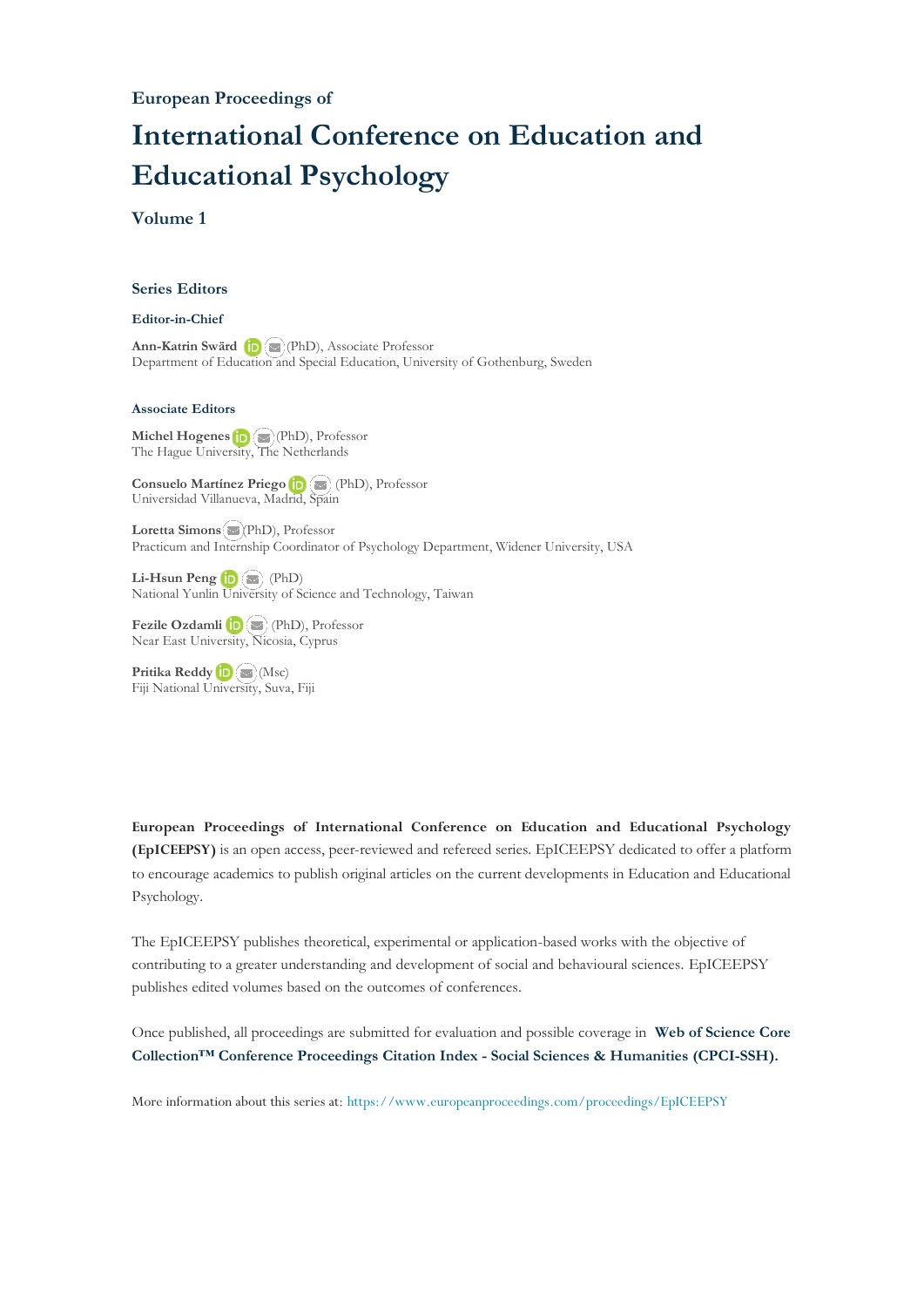# ICEEPSY 2020: EDUCATION AND EDUCATIONAL PSYCHOLOGY

Selected, peer reviewed papers from 11<sup>th</sup> International Conference on Education and Educational Psychology (ICEEPSY 2020), 06-08 October, 2020, Online

#### Edited by:

PetraBesedova (D), Nadezda Heinrichova (D), Jana Ondráková (D)

#### Editor(s) Affiliation(s):

**Petra Besedov[a](mailto:petra.besedova@uhk.cz)** (PhD), Associate Professor University of Hradec Králové, Faculty of Education, Rokitanského 62, Hradec Králové, 500 03, Czech Republic

**Nadezda Heinrichova**(PhD), Assistant Professor University of Hradec Králové, Faculty of Education, Rokitanského 62, Hradec Králové, 500 03, Czech Republic

**Jana Ondráková**(PhD), Professor University of Hradec Králové, Faculty of Education, Rokitanského 62, Hradec Králové, 500 03, Czech Republic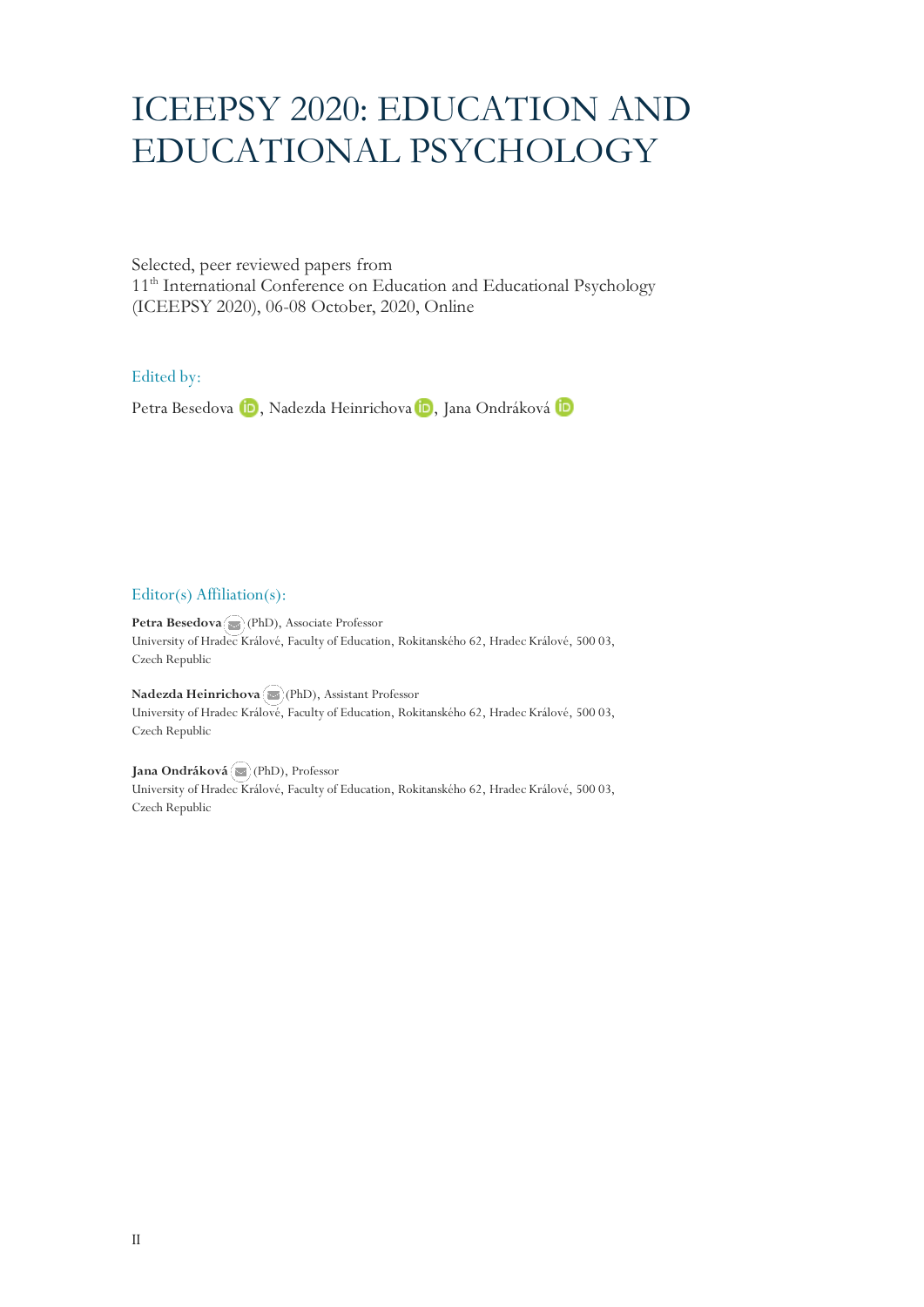

ISSN: 2672-8141 (online)

European Proceedings of International Conference on Education and Educational Psychology

ISBN: 978-1-80296-952-8 (e-book)

ICEEPSY 2020: EDUCATION AND EDUCATIONAL PSYCHOLOGY

<https://doi.org/10.15405/epiceepsy.26728141.20111.1>



© The Editor(s) and The Author(s) 2020. This work is licensed under a Creative Commons Attribution-NonCommercial-NoDerivatives 4.0 International License.

This book is published by the registered company European Publisher Ltd. which is registered under the ISO London Limited. The registered company address is: 293 Green Lanes, Palmers Green, London, United Kingdom, N13 4XS Reg. Number: 9219513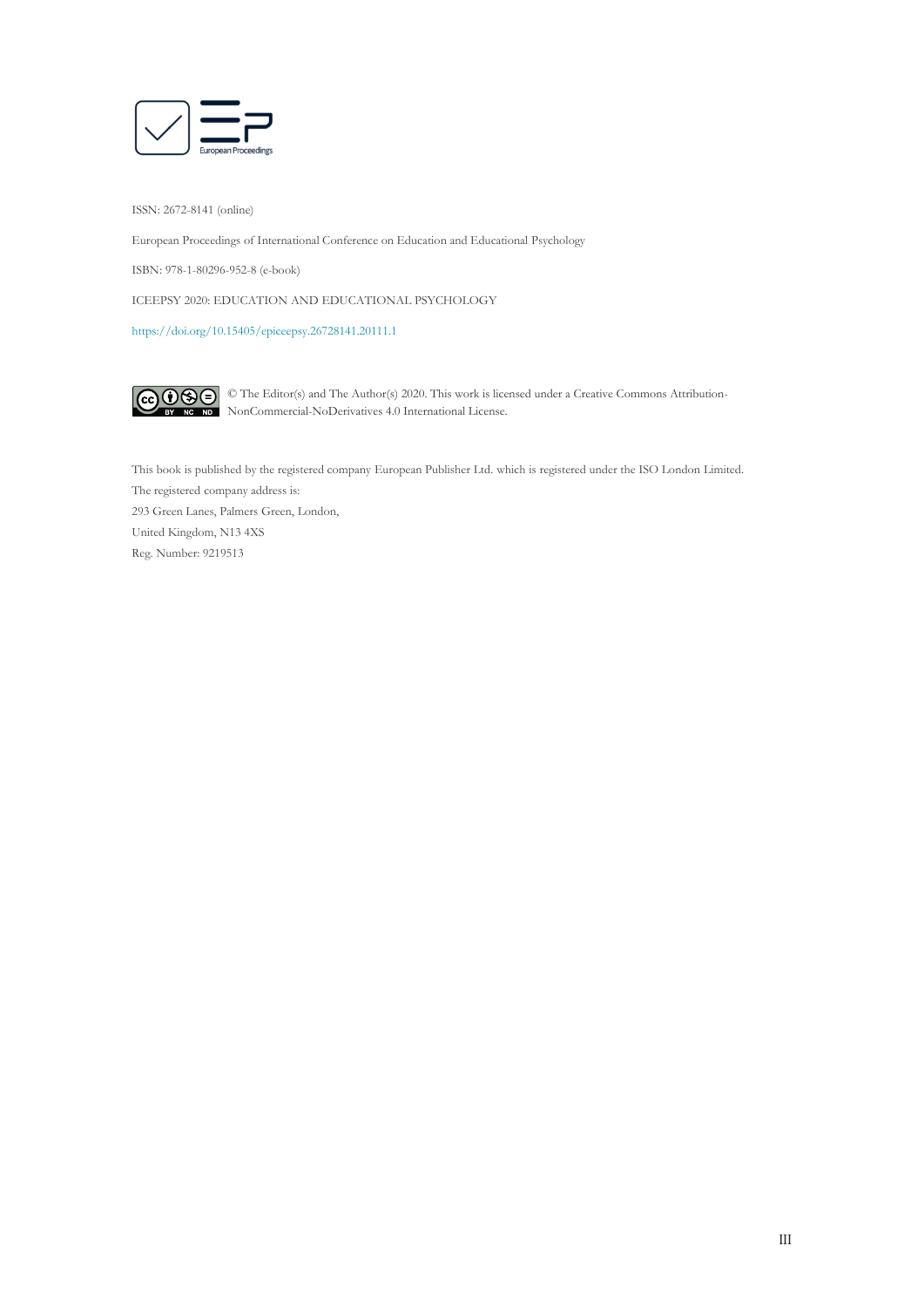# **Preface**

I am pleased to present the proceedings containing selected, peer reviewed papers from the 11th International Conference on Education and Educational Psychology (ICEEPSY 2020). This conference was planned to take place in Sicily, Italy, from October 06-08, 2020. However, due to the outbreak of the COVID-19 pandemic, the organizing committee had no choice but to convert it to a virtual conference to protect the health and safety of all participants. Despite the change of venue, the conference proceeded smoothly to the satisfaction of all presenters and participants. Having been held for the past ten years, ICEPSY has become a favourite conference choice for many academics from all over the world, many of whom have become part of the ICEEPSY family and look forward to catching up academically and socially during this conference. The virtual conference was organized from the Academics Institute office in Nicosia, Cyprus.

The aim of the ICEEPSY 2020 was to provide a platform for academics, professionals and other stakeholders working in the field of Education and Educational Psychology to present their latest works to an international audience of their peers.

ICEEPSY 2020 featured presentations by renowned and skilled researchers and international scholars working in the field of educational and educational psychology. This conference brought together students, teachers, researchers, practitioners, and psychologists who are keen in sharing their latest research in Positive Pedagogy, Educational Ecosystems during COVID-19, Arts Education and Special Education, with a special focus on.

A detailed conference programme of ICEEPSY 2020 is available at: [https://www.academics.institute/conference/ICEEPSY/2020.](https://www.academics.institute/conference/ICEEPSY/2020) Following is a brief overview on the ICEEPSY 2020: Thirty five presentations were held throughout the three days; Thirty five authors from nine countries (China, Cyprus, Czech Republic, Estonia, Finland, Kazakhstan, Latvia, Portugal, and Russia) presented their papers. For paper presentations, 15 minutes were allocated to each presentation including Q&A session.

Academic Institute's online submission system was used for the submissions and reviewing process. All submissions for ICEEPSY 2020 were subjected to a single-blind peer review process by experts in the related field. A total of thirteen scientific committee members and eleven reviewers were involved in the review process which was completed in two phases. In the first phase, the submissions were evaluated for content relevance and contribution to the conference themes, while in the second phase, the selected papers were reviewed by two reviewers for content and language accuracy. The software program iThenticate was used for plagiarism detection. The number of submissions received and reviewed was sixty two and the number of submissions accepted was thirty five indicating an acceptance rate of fifty six%.

I would like to express my sincere gratitude to all the keynote speakers, participating presenters, International Scientific Committee and reviewers, and my organizing committee for helping to make the ICEEPSY 2020 a great success. I would like to state that the success of ICEEPSY 2020 would not have been possible without the diligence and dedication of my organizing committee.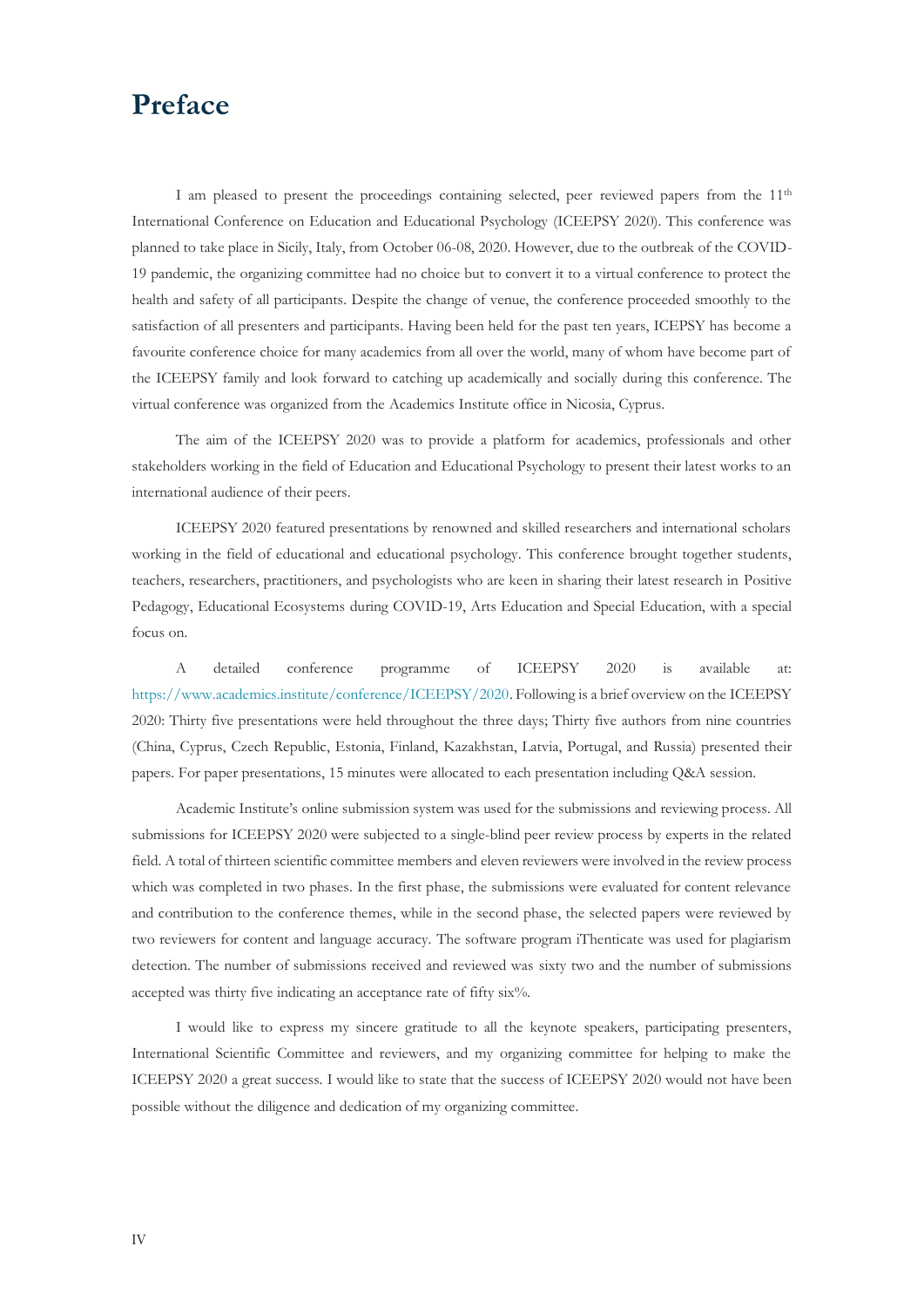I would also like to take this opportunity to extend an invitation to participate in ICEEPSY 2021 scheduled to be held in the beautiful city of Madrid, Spain from 7-9 October, 2022.

Hope to see you all there and online!

09 October, 2020

#### **Hannele Niemi, Professor of Education, Co-Chair, ICEEPSY 2020**

Unesco Professor Chair of Educational Ecosystems for Equity and Quality of Learning. Faculty of Educational Sciences, University of Helsinki, Finland

#### **Inkeri Ruokonen, Chair, Ph.D.; Professor, ICEEPSY 2020**

Vice Dean, Faculty of Education, University of Turku Adjunct professor and Fellow of Teachers' Academy, University of Helsinki, Finland

# **Lotta Uusitalo-Malmivaara, Ph.D.; Docent, Adj.prof., Co-Chair, ICEEPSY 2020**

Faculty of Educational Sciences, University of Helsinki, Finland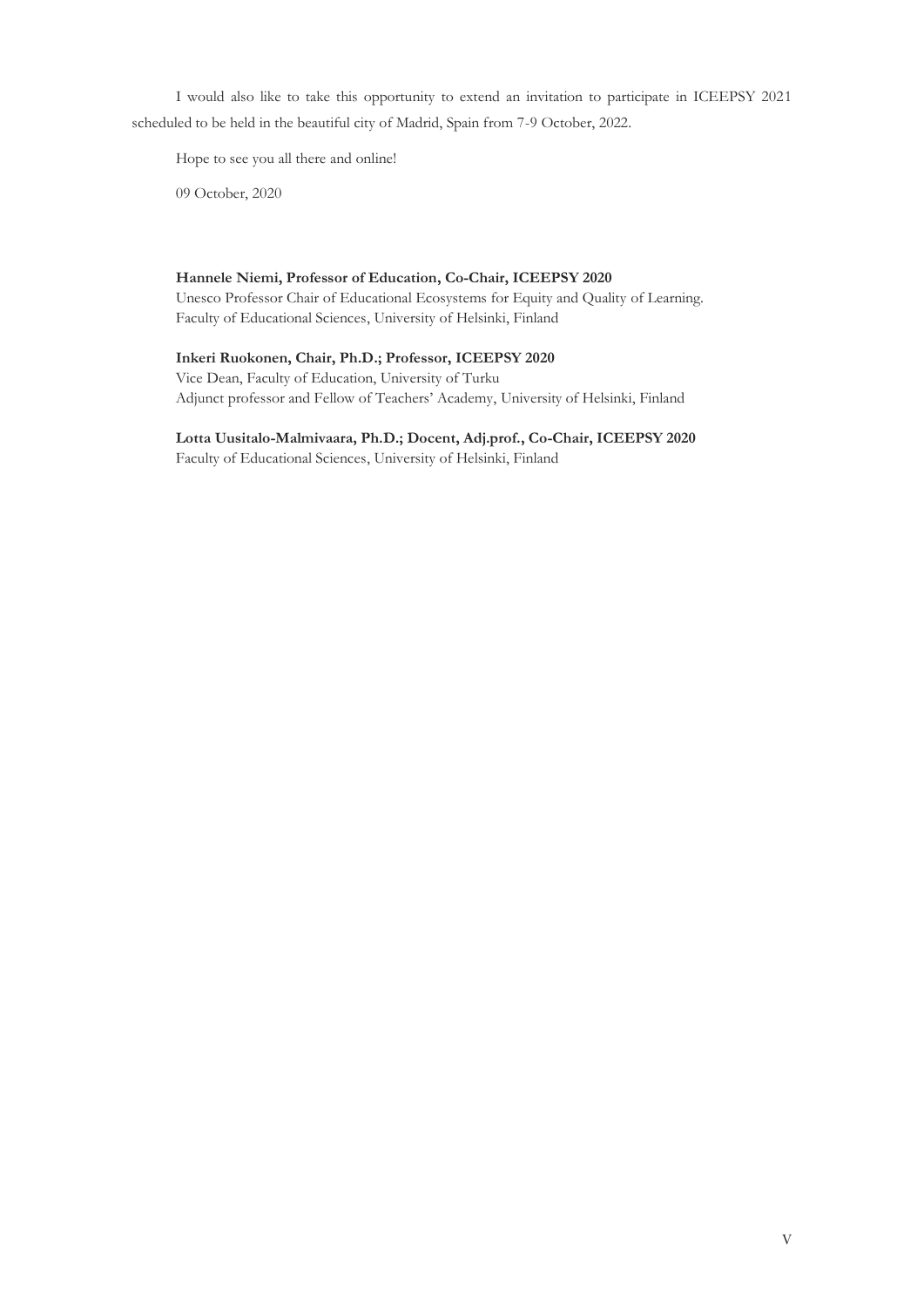# **Chair**

#### **Hannele Niemi, Professor of Education, Co-Chair, ICEEPSY 2020**

*Unesco Professor Chair of Educational Ecosystems for Equity and Quality of Learning. Faculty of Educational Sciences, University of Helsinki, Finland*

**Inkeri Ruokonen, Chair, Ph.D.; Professor, ICEEPSY 2020** *Vice Dean, Faculty of Education, University of Turku Adjunct professor and Fellow of Teachers' Academy, University of Helsinki, Finland*

**Lotta Uusitalo-Malmivaara, Ph.D.; Docent, Adj.prof., Co-Chair, ICEEPSY 2020** *Faculty of Educational Sciences, University of Helsinki, Finland*

# **International Scientific/Editorial Committee Members**

- Anita Welch, Professor, Wayne State University, US
- Ann-Katrin Swärd, Associate Professor, University of Gothenburg, Sweden
- **Example 3** Lori Simons, Ph.D., LPC, Professor, Widener University, PA, US
- **· Heikki Ruismaki, Ph.D., Helsinki** University, Finland
- Inkeri Ruokenen, Professor, Helsinki University, Finland
- **Emmert, LL.M.Eur., Professor** Dr., Technical University Georg Simon Ohm Nuremberg, Germany
- Ian Kalenda, Ph.D., Tomas Bata University, Czech Republic
- Tatiana Nikolaevna Bokova, Ph.D., Professor, Moscow City University, Russia
- Maria Stec, Ph.D, Professor, University of Silesia, Poland
- Olga Aleksandrovna Ivanova, Teaching Assistant, Moscow City University, Russia
- Jason D. Gold, Associate Professor, Kobe University, Japan
- Kristi Köiv, Associate Professor, University of Tartu, Tartu, Estonia
- Muhamad Nur Fariduddin, Ph.D., Senior Lecturer, University Teknologi MARA (UiTM), Malaysia
- **EXECUTE:** Michel Hogenes, Professor, The Hague University, The Netherlands
- Jeya Amantha Kumar, Ph.D., Senior Lecturer, Universiti Sains Malaysia, Pulau Pinang, Malaysia
- Gungah Vikramsing, Ph.D. Candidate, Lecturer, Curtin University, Mauritius
- Kevin Michael Watson, Ph.D. Candidate, Learning Scientist, University of Calgary, Canada
- Yasmeen Bano, Ph.D. Candidate University Tun Hussien Onn Malaysia
- **·** Michala Mikolášíková, Ph.D. Student University of Hradec Králové, Czech Republic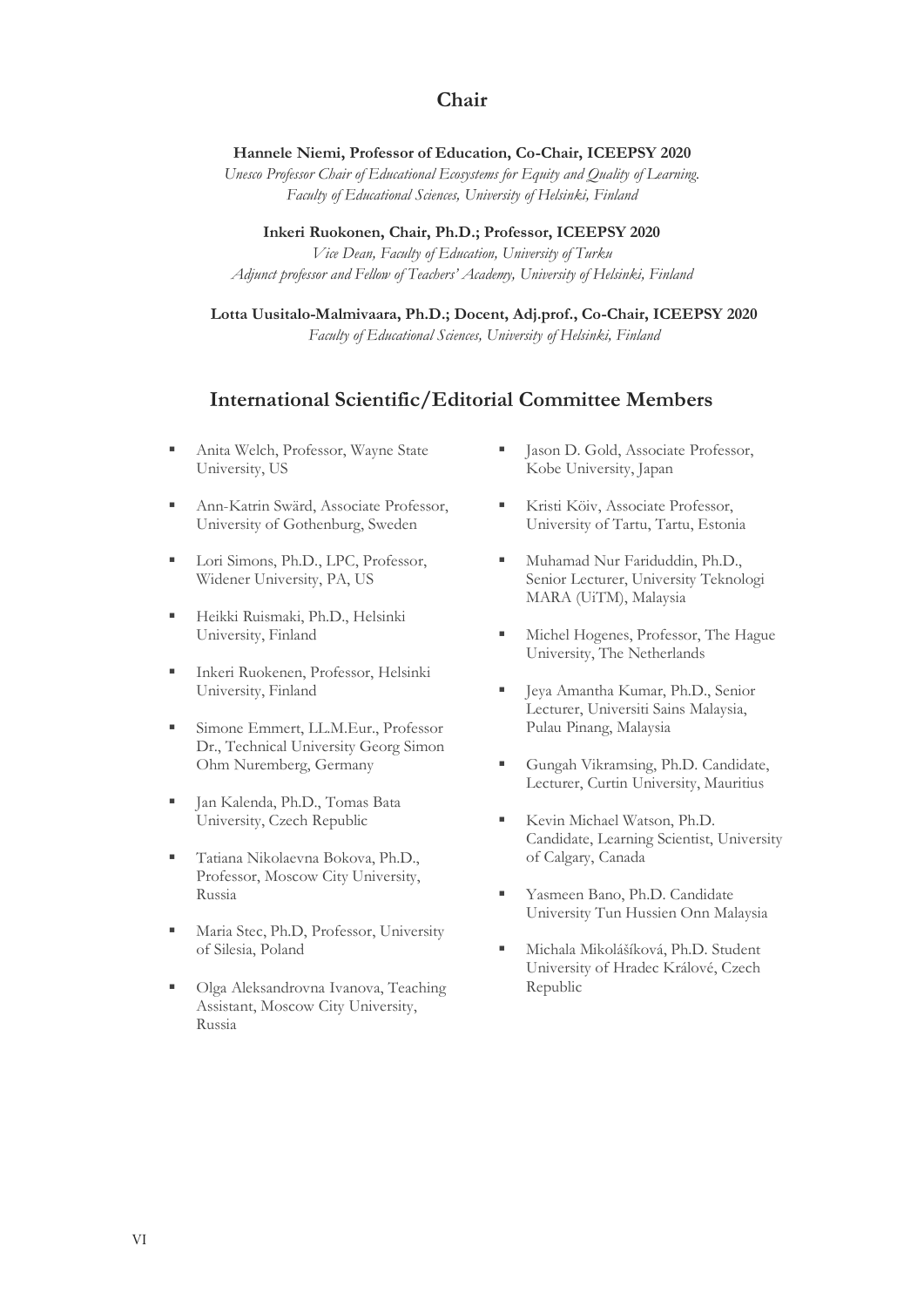# **Table of Contents**

#### **No: 1**

Title: Age And Psychological Approach To The Study Of Students' Family Self-Determination *Pages: 1 - 11* Author(s): Ol'ga Aleksandrovna Karabanova, Svetlana Vasil'evna Merzlyakova

### **No: 2**

Title: Storytelling For Moral Education Of Schoolchildren In Self-Cognition Classroom *Pages: 12 - 28* Author(s): Aigerim Mynbayeva, Nazgul Anarbek, Assel Nurgaliyeva

#### **No: 3**

Title: Valuable Orientations As Factor Of Family Self-Determination Development Of Modern Students *Pages: 29 - 42* Author(s): Svetlana Vasilyevna Merzlyakova, Marina Gerasimovna Golubeva

#### **No: 4**

Title: Description Of Teachers' Experiences On Being Bullied By Students *Pages: 43 - 53* Author(s): Kristi Kõiv

#### **No: 5**

Title: The Use Of Abbreviated Words In The Chinese Media *Pages: 54 - 64* Author(s): Xiaoge Li

#### **No: 6**

Title: Grammar Skills Development At Lessons Of German As A Second Foreign Language *Pages: 65 - 71* Author(s): Svetlana Radionova, Anastasia Sinichkina, Evgenia Tsyganova

# **No: 7**

Title: Generational Novel In Times Of Fading Light By Eugen Ruge In Flt *Pages: 72 - 79* Author(s): Nadezda Heinrichova

#### **No: 8**

Title: Lesson Study – Modernization Of Undergraduate Training Of Future Primary School Teachers *Pages: 80 - 92* Author(s): Dominika Provázková Stolinská

#### **No: 9**

Title: A Review Of Research On Professional Burnout Of Special Pedagogues In China *Pages: 93 - 105* Author(s): Guo Ling, Miloň Potměšil, Xu Bo, Thi Phuong Thao Huynh, Petra Potmesilova

#### **No: 10**

Title: Authenticity, Reflexivity And Self-Regulation In Social Work Students: Implications For Education *Pages: 106 - 117* Author(s): Kateřina Glumbíková, Marek Mikulec, Veronika Mia Zegzulková

#### **No: 11**

Title: Effective Learning Strategies And Artificial Intelligence (Ai) Support For Accelerated Math Acquisition *Pages: 118 - 129* Author(s): Aija Cunska

# **No: 12**

Title: University Teachers´ Recognition Of The Melody Of Unknown Foreign Languages *Pages: 130 - 140* Author(s): Petra Besedova, Simona Beranová, Alena Matějovská, Jana Žížalová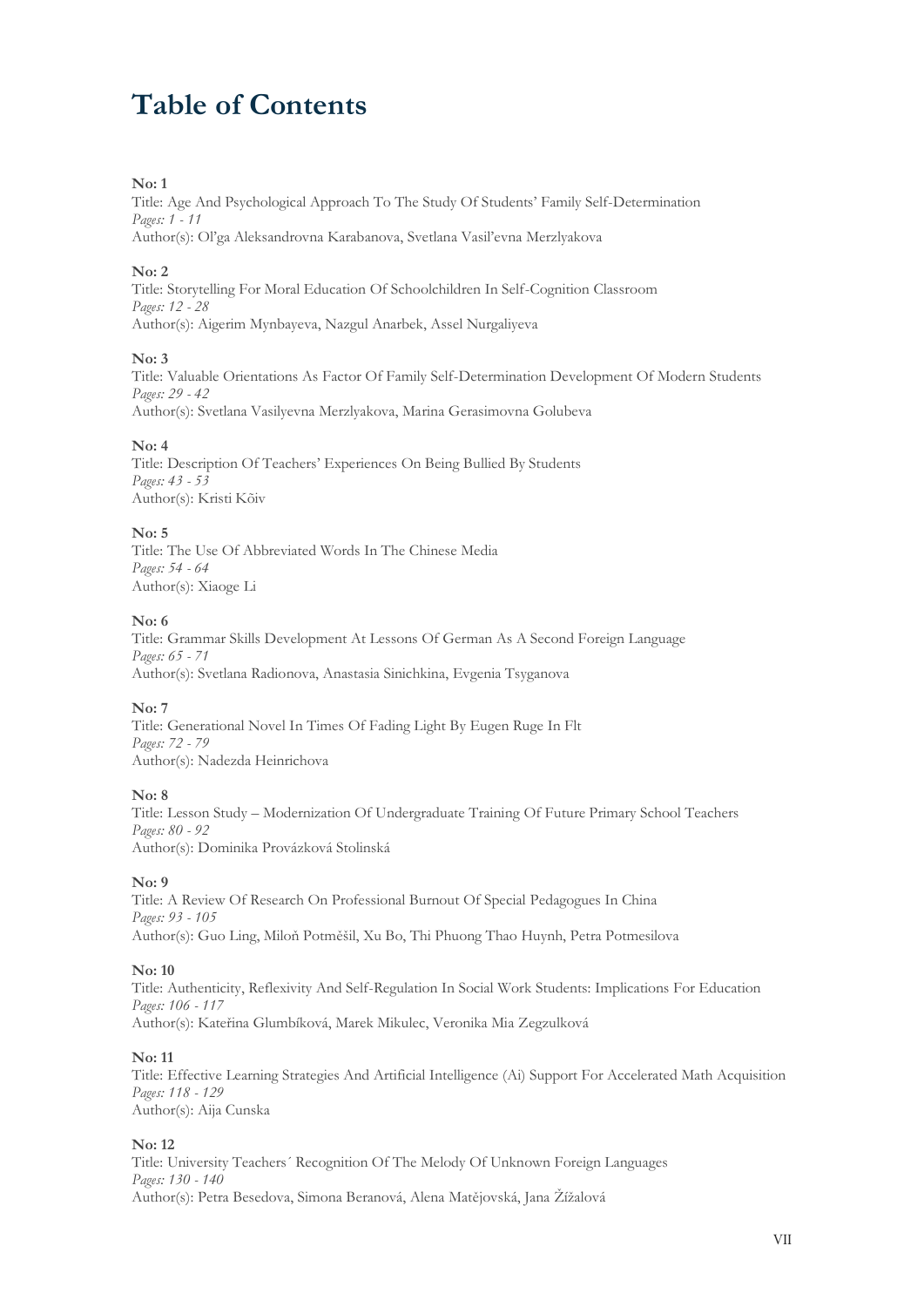#### **No: 13**

Title: Teachers As Promoters Of Teaching: Teachers' Perceptions Of Their Profession, The Case Of Estonia *Pages: 141 - 153* Author(s): Katrin Saks, Helen Ilves

#### **No: 14**

Title: Implementation Of Active Ageing Policy In The Moravian-Silesian Region *Pages: 154 - 165* Author(s): Šárka Dořičáková, Pavlína Pospíšilová

#### **No: 15**

Title: Comparison Of The Verbal Category Of Tense In German And English *Pages: 166 - 174* Author(s): Jana Ondrakova, Vera Tauchmanova

#### **No: 16**

Title: Foreign Language Perception Of University Teachers Of Music And Foreign Languages *Pages: 175 - 185* Author(s): Petra Besedova, Vendula Voříšková

#### **No: 17**

Title: Organizational Happiness New Horizons: Human's Work Future, Employer-Branding And Cho's-Chief Happiness Officers *Pages: 186 - 198* Author(s): Patrícia Araújo

#### **No: 18**

Title: Teachers' Awareness And Practical Activities When Facilitating Learners' Learning Skills *Pages: 199 - 209* Author(s): Katrin Saks, Airi Noppel, Helen Ilves

### **No: 19**

Title: English Reported Speech Taught To Czech Native Speakers *Pages: 210 - 219* Author(s): Vera Tauchmanova

#### **No: 20**

Title: Fusing Art Game And Edugame: An Innovative Digital Game Of Modern Aesthetics *Pages: 220 - 228* Author(s): Ieva Gintere

# **No: 21**

Title: Teachers' Understanding Of Contemporary Approaches To Teaching And Learning *Pages: 229 - 239* Author(s): Aigi Piirimees, Maia Boltovsky, Jana Rozsypalkova

#### **No: 22**

Title: Research Possibilities Of Music And Language Memory At Pupils In Primary Education *Pages: 240 - 246* Author(s): Iva Košek Bartošová, Yveta Pohnětalová

# **No: 23**

Title: Teaching Perspectives On Clil In Different Educational Contexts: Italy, Spain And Turkey *Pages: 247 - 262* Author(s): Gamze Korbek, Janet Wolf

#### **No: 24**

Title: Semantic And Cognitive Content Of The "Work" Concept: Content Analysis Results *Pages: 263 - 273* Author(s): Irina A. Kibal'chenko, Tatiana V. Eksakusto, Natallia E. Volkova